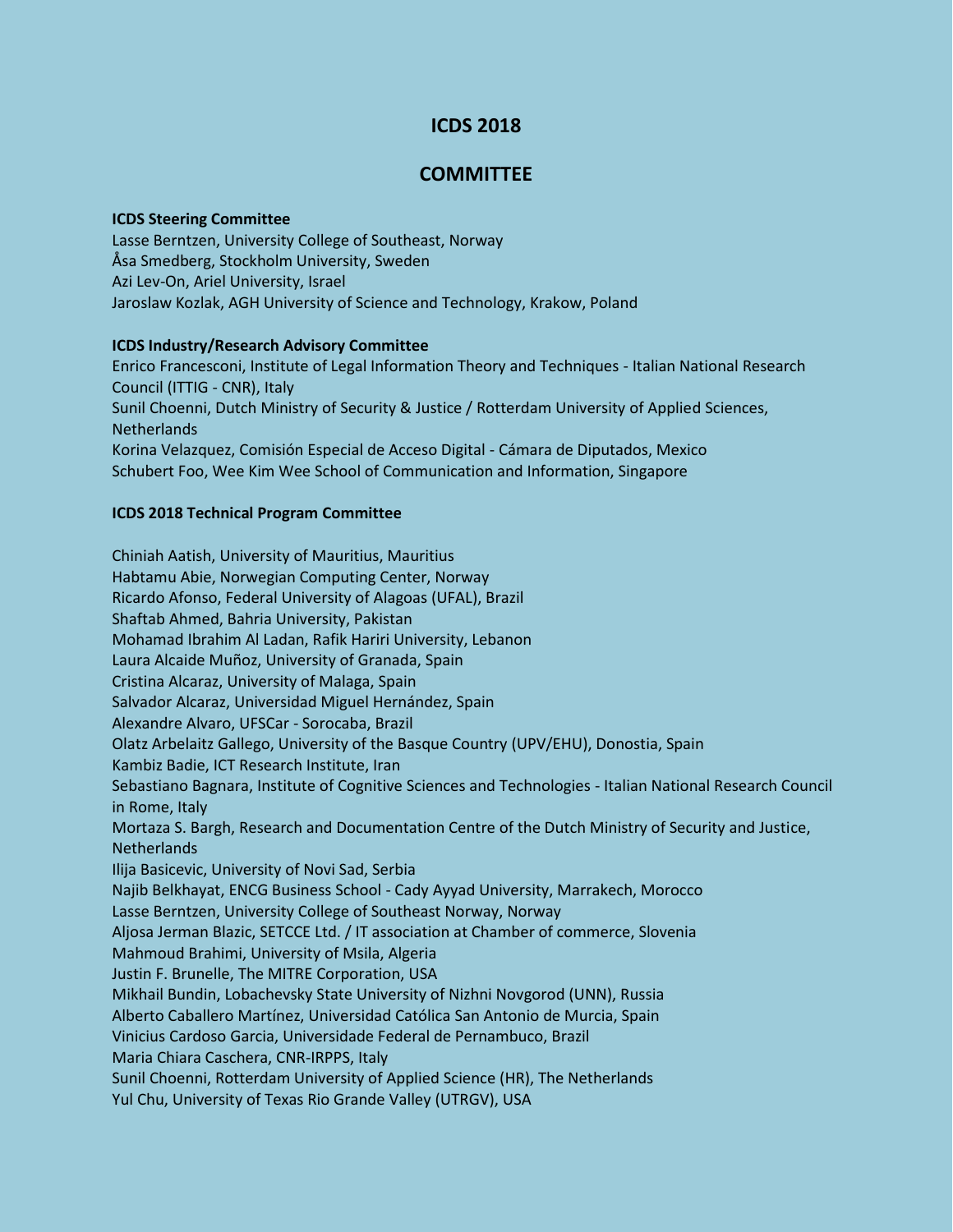Soon Ae Chun, iSecure Lab - College of Staten Island | City University of New York, USA Arthur Csetenyi, Budapest Corvinus University, Hungary Glenn S. Dardick, Longwood University, USA Lairson Emanuel R. de Alencar Oliveira, Centro de Informática - Federal University of Pernambuco, Brazil Gert-Jan de Vreede, University of South Florida, USA Monica De Martino, CNR-IMATI, Italy Regina De Oliveira Heidrich, Universidade Feevale, Brazil Ahmed El Oualkadi, Abdelmalek Essaadi University, Morocco Fernanda Faini, University of Bologna, Italy Jesus Favela, CICESE, Mexico Pedro Felipe do Prado, Universidade de São Paulo (USP), Brazil Schubert Foo, Wee Kim Wee School of Communication and Information, Singapore Enrico Francesconi, Institute of Legal Information Theory and Techniques - Italian National Research Council (ITTIG - CNR), Italy Marco Furini, Università di Modena e Reggio Emilia, Italy Shauneen Furlong, Territorial Communications Ltd.-Ottawa, Canada / University of Liverpool, UK Jürgen Fuß, University of Applied Sciences Upper Austria, Austria Amparo Fuster-Sabater, Institute of Physical and Information Technologies (CSIC), Spain Héctor Fernando Gómez Alvarado, Universidad Técnica Particular de Loja, Ecuador Genady Ya. Grabarnik, St Johns University, USA David J. Gunkel, Northern Illinois University, USA Huong Ha, School of Business, Singapore University of Social Sciences, Singapore Myung-Ja "MJ" Han, University of Illinois at Urbana Champaign, USA Martijn Hartog, Hague University of Applied Sciences, Netherlands Gerold Hölzl, University of Passau, Germany Sounman Hong, Yonsei University, Seoul, South Korea Hana Horak, University of Zagreb, Croatia Valentina Janev, Institute Mihajlo Pupin - University of Belgrade, Serbia Haziq Jeelani, Galgotias University, India Konstantinos Kalemis, National & Kapodistrian University of Athens, Greece Atsushi Kanai, Hosei University, Japan Dimitris Kanellopoulos, University of Patras, Greece Epaminondas Kapetanios, University of Westminster, UK Georgios Karopoulos, University of Athens, Greece Sokratis K. Katsikas, Center for Cyber & Information Security - Norwegian University of Science & Technology (NTNU), Norway Kai Kimppa, Turku School of Economics - University of Turku, Finland Richard Knepper, Cornell University, USA Ah-Lian Kor, Leeds Metropolitan University, UK Jaroslaw Kozlak, AGH University of Science and Technology, Krakow, Poland Rosa Lanzilotti, University of Bari Aldo Moro, Italy Azi Lev-On, Ariel University, Israel Gen-Yih Liao, Chang Gung University, Taiwan Chern Li Liew, Victoria University of Wellington, New Zealand Shuhua Monica Liu, Fudan University, Shanghai, China Giovanni Livraga, Universita' degli Studi di Milano, Italy Moisés Lodeiro, Universidad de La Laguna, Spain Justin Longo, University of Regina, Canada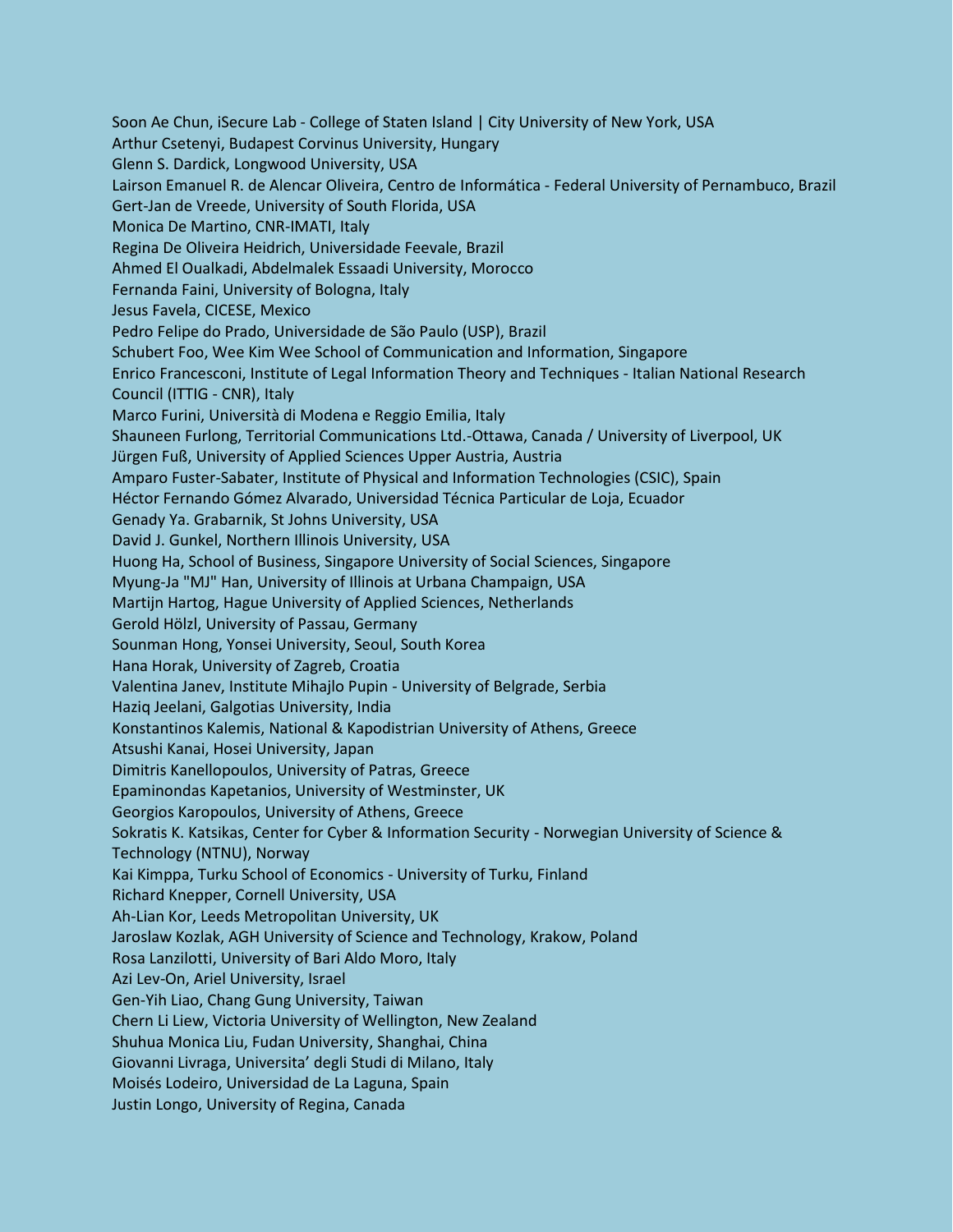Xudong Luo, Sun Yat-sen University, China Kurt M. Saunders, California State University, Northridge USA Bonnie MacKellar, St John's University Queens, USA Christos Makris, University of Patras, Greece Maryam Tayefeh Mahmoudi, ICT Research Institute, Iran Panagiotis Manolitzas, Technical University of Crete, Greece Paloma Martínez, Universidad Carlos III de Madrid, Spain Elvis Mazzoni, ALMA MATER STUDIORUM - University of Bologna, Italy Alok Mishra, Atilim University, Turkey Anuranjan Misra, Noida International University, Greater Noida, India Harekrishna Misra, Institute of Rural Management Anand, India Manar Mohaisen, Korea Tech, South Korea Manuela Montangero, Università di Modena e Reggio Emilia, Italy Lourdes Moreno, Universidad Carlos III de Madrid, Spain John Morison, School of Law - Queen's University, Belfast, UK Paulo Moura Oliveira, UTAD University, Vila Real / INESC-TEC Porto, Portugal Javier Muguerza Rivero, University of the Basque Country (UPV/EHU), Donostia, Spain Debajyoti Mukhopadhyay, Maharashtra Institute of Technology, India Syed Naqvi, Birmingham City University, UK Panayotis (Panos) Nastou, University of the Aegean, Greece Erich Neuhold, University of Vienna, Austria / Darmstadt University of Technology, Germany Katsuhiko Ogawa, Keio University, Japan Adegboyega Ojo, National University of Ireland, Galway, Republic of Ireland Daniel O'Leary, University of Southern California, USA Selma Ayşe Özel, Çukurova University, Adana, Turkey Ingmar Pappel, Interinx Ltd., Estonia Mirjana Pejic-Bach, University of Zagreb, Croatia Rimantas Petrauskas, Mykolas Romeris University, Lithuania Mick Phythian, Centre for Computing & Social Responsibility - De Montfort University, UK Pedro Luiz Pizzigatti Corrêa, University of São Paulo, Brazil Rajesh S. Prasad, STES NBN Sinhgad School of Engineering, India Augustin Prodan, Iuliu Hatieganu University, Cluj-Napoca, Romania Thurasamy Ramayah, Universiti Sains Malaysia, Malaysia Rajash Rawal, Hague University, Netherlands Jan Richling, South Westphalia University of Applied Sciences, Germany Alexandra Rivero, Universidad de La Laguna, Spain Manuel Pedro Rodríguez Bolívar, University of Granada, Spain Claus-Peter Rückemann, Westfälische Wilhelms-Universität Münster / Leibniz Universität Hannover / North-German Supercomputing Alliance, Germany Jarogniew Rykowski, Poznan University of Economics and Business, Poland Niharika Sachdeva, IIIT-Delhi, India Imad Saleh, University Paris 8, France Czarina Saloma-Akpedonu, Ateneo de Manila University, Philippines Iván Santos-González, Universidad de La Laguna, Spain Peter Schartner, Klagenfurt University - System Security Group, Austria Andreas Schmietendorf, Hochschule für Wirtschaft und Recht Berlin / Otto-von-Guericke-Universität Magdeburg, Germany Thorsten Schöler, Augsburg University of Applied Sciences, Germany